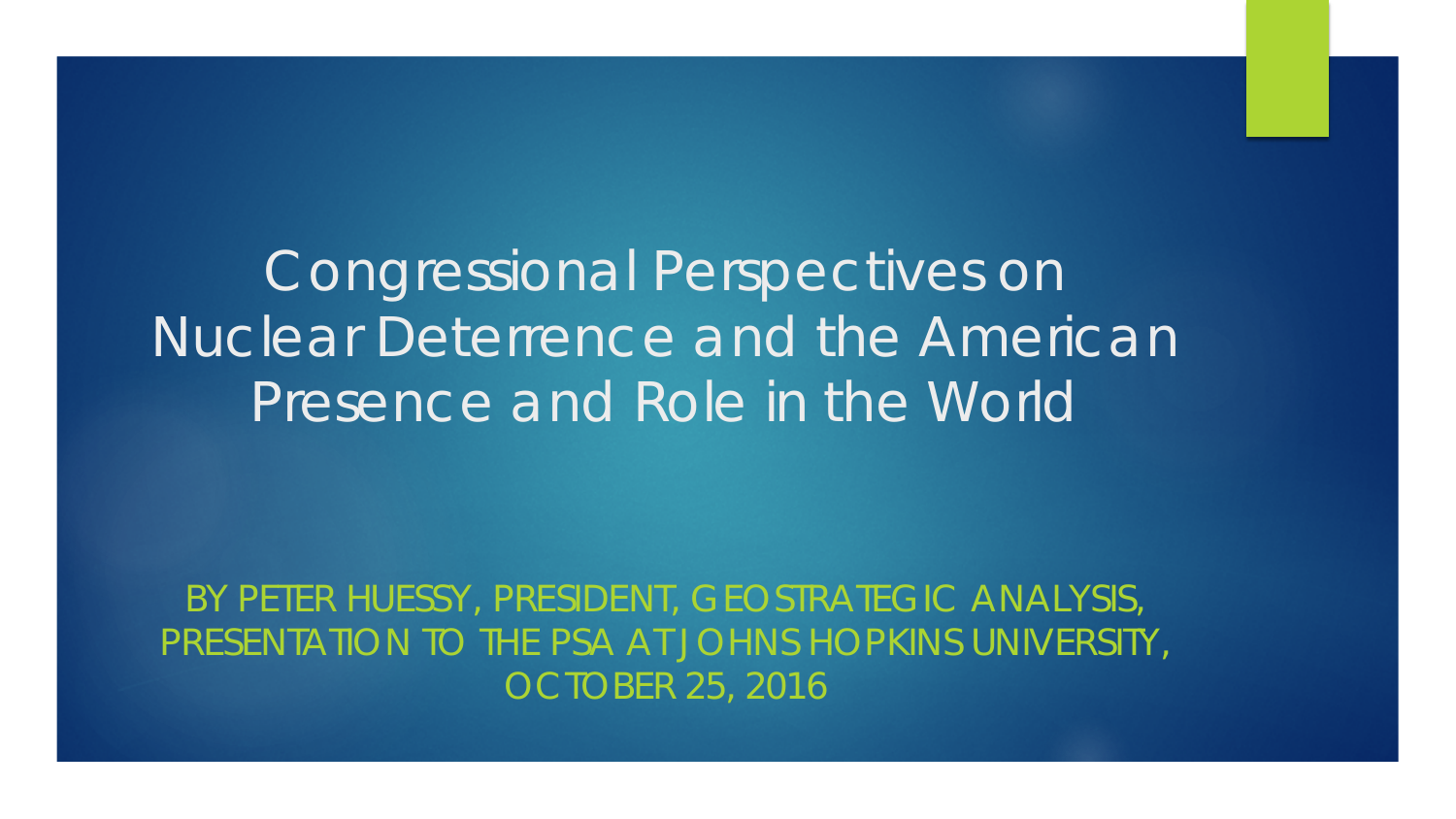### Strategic Nuclear Myths and Truths

### 6 Strategic Nuclear Myths

- **Nuke Deterrence doesn't really work- you can't fight with nukes**
- **Hair trigger fears**
- **Nukes Not useful in age of terrorism**
- **Adopt No First Use Good Idea**
- **Too Expensive, Cannot Afford**
- **No need to rush; we can delay scheduled modernization.**

### 6 Strategic Nuclear Truths

- **Together Arms Control & Nuke Modernization works**
- **Nuke stability both greater and worse**
- **Large scale proliferation can be stopped-what remains still deadly**
- **Modernization is cost effective**
- **Missile Defense of critical help**
- **Numbers and modernization matters**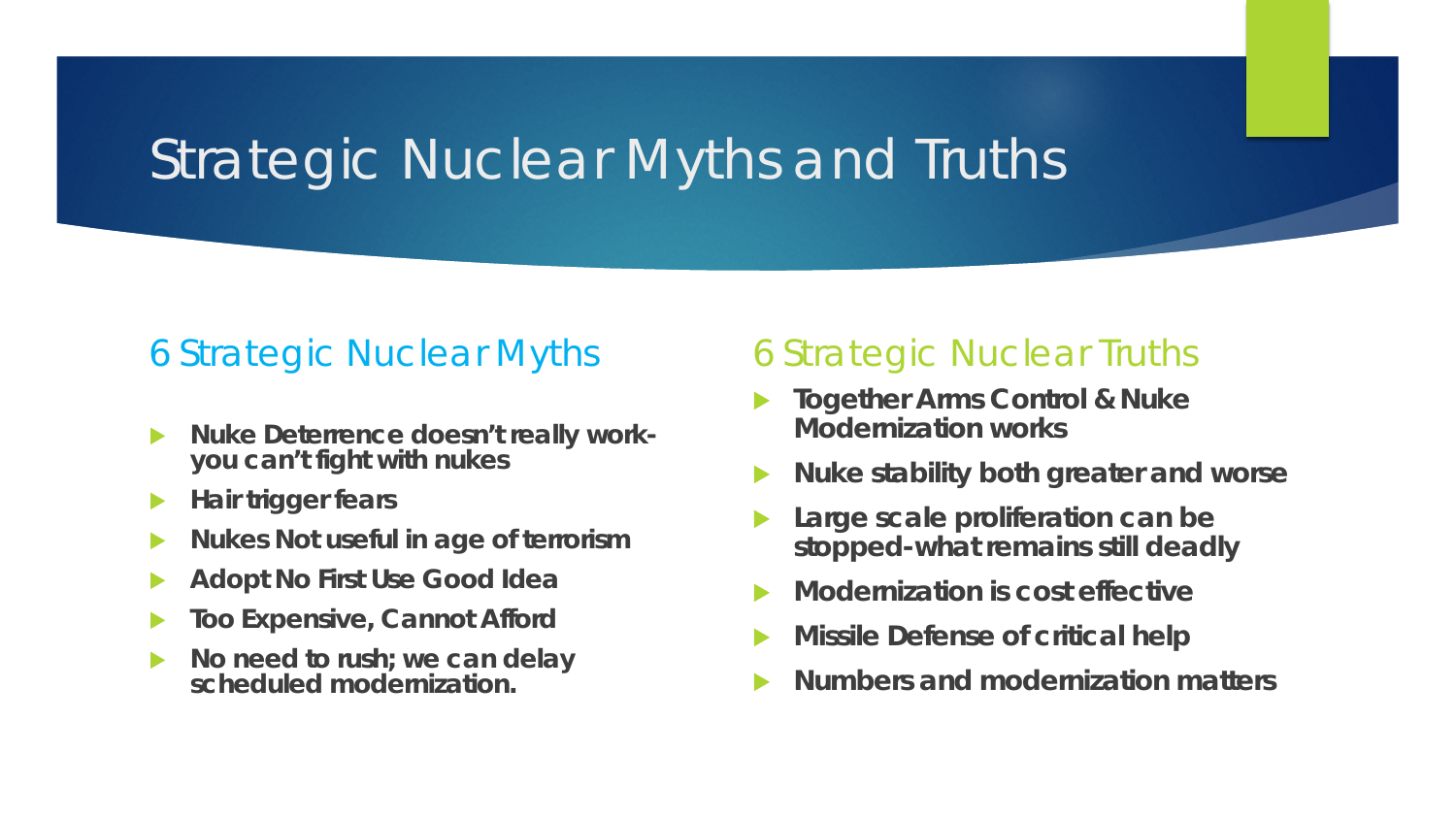# Six Myths: (1) Cannot Fight with Nukes

- **Nuclear weapons are designed primarily to deter the outbreak of conflict between nuclear armed superpowers**
- **That conflict might take the form of biological, chemical, major conventional or nuclear attack**
- ▶ Idea is not to use nuclear weapons to fight every possible conflict
- **Nuclear weapons are designed to retaliate in such a way as to markedly reduce the ability of a nuclear armed adversary to cause US and allies harm**
- **Holding at risk an adversary's key military assets we threaten to eliminate those elements of state power without which their aggression cannot stand**…..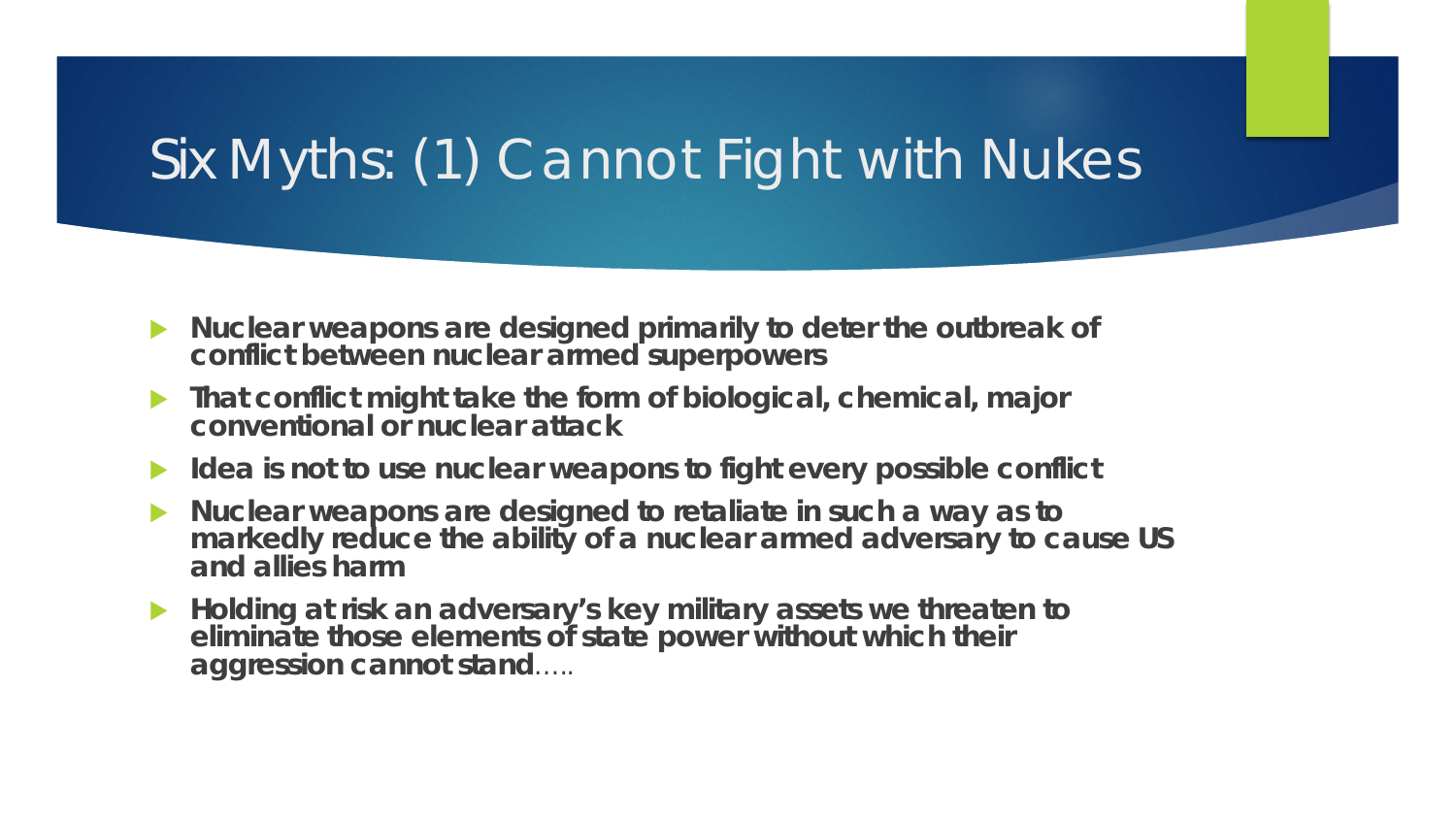# Six Myths: (2) Nukes are on Hair Trigger

- **US nuclear forces are not on hair trigger**
- **President will not be forced to use early in a crisis**
- **Survivable nature of the force allows President time to make key decisions**
- **Triad of forces plus missile defense presents adversary with insurmountable attack dilemma**
- **Pre-emptive or surprise disarming attack not possible given current US force posture**
- **Crisis will not force early use**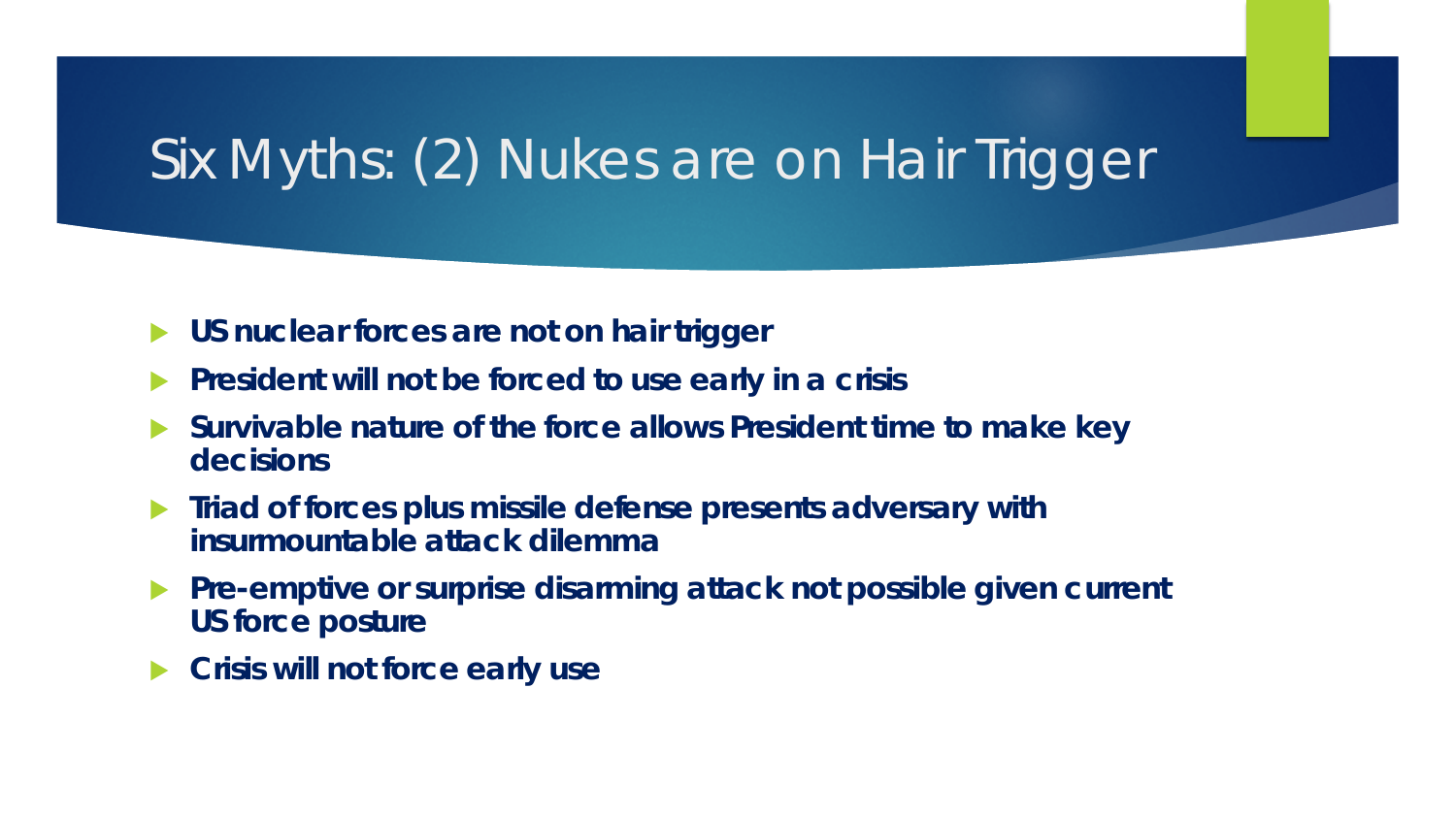# Six Myths: (3) Not Useful vs Terrorism

- **Nuclear deterrence is not designed to deter all threats**
- **Conventional and guerilla war, terror attacks evidence that deterrence across the board sometimes fails**
- **FBI, Customs/Immigration, Coast Guard, FAA, Intelligence Community: None stopped 9-11**
- **Should they be determined "Not Useful"?**
- **Nuclear deterrence has for 70 years stopped directed armed conflict between major nuclear armed powers.**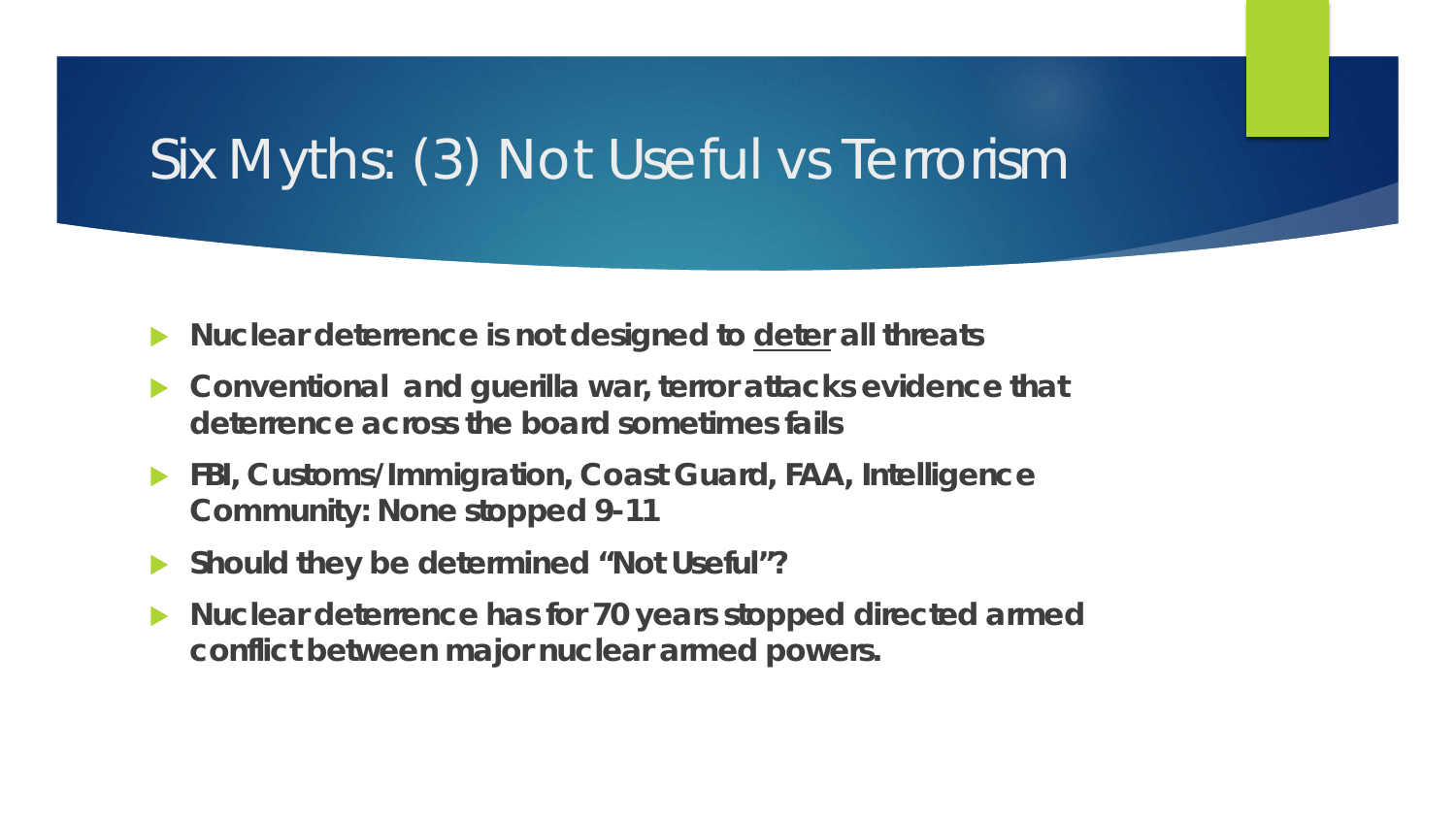# Six Myths: (4)No First Use

- **No first use of nuclear weapons seen as moral stand to persuade others to adopt similar "high ground" and be more willing to reduce or eliminate their weapons**
- ▶ China, NK, Iran, Pakistan are not going to follow US moral stand as **they haven't to date re previous nuclear reductions/eliminations**
- **NFU allows the other guy to get in the first nuclear punch. And with a biological, chemical or major conventional attack, they can attack first even without fear of US retaliation with our nuclear forces.**
- **Allies in Europe and Asia fear such a NFU policy gives regional adversaries an advantage.**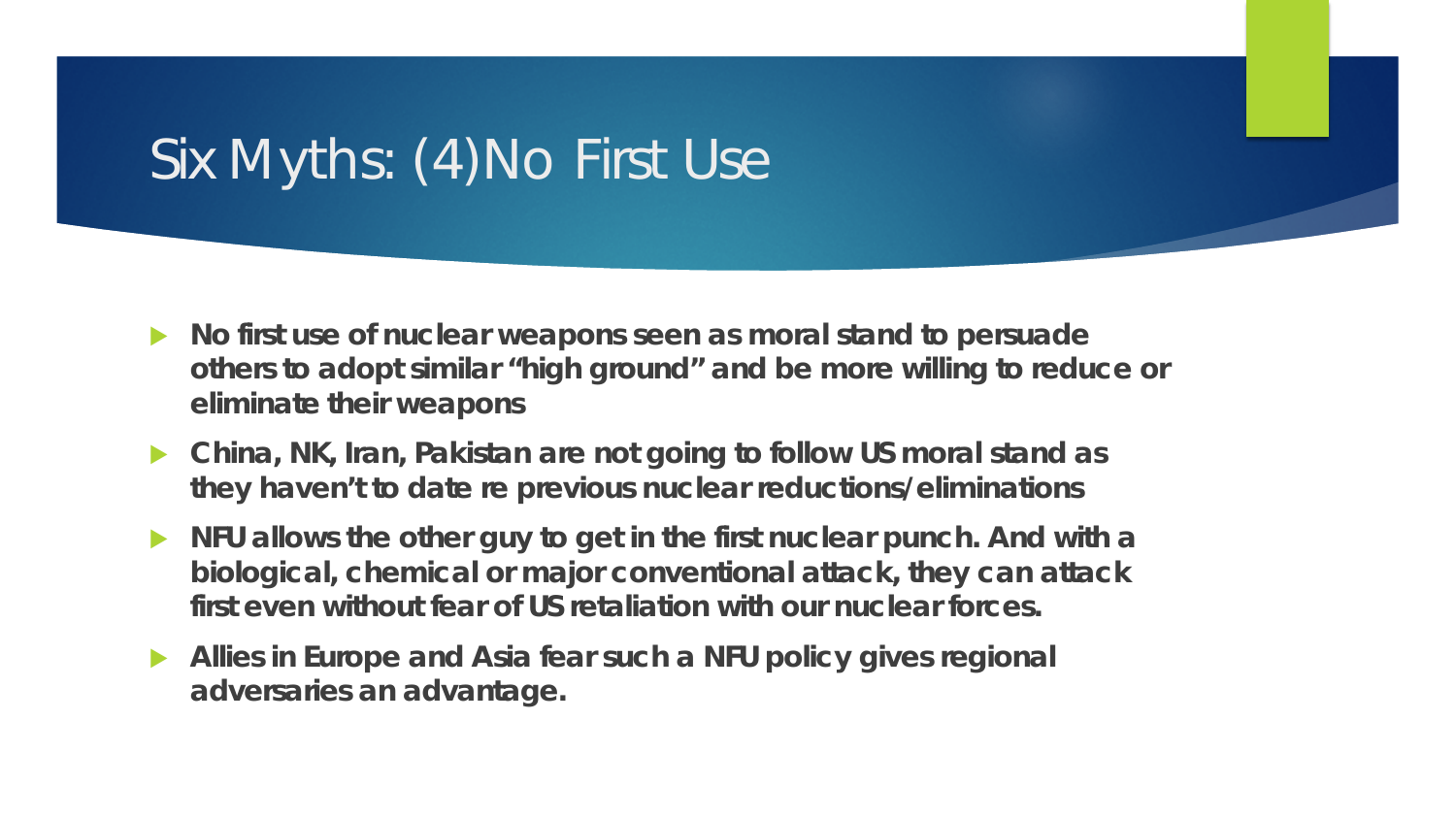# Six Myths: (5) Too Expensive

- **The 25 year cost of nuclear modernization is \$700 billion—in then-year dollars**
- **This is roughly \$28 billion a year on average—growing to \$35 billion a year at the height of the modernization effort.**
- **Over that same 25 year period, the US government will spent an estimated \$155 trillion, largely dependent on interest rates and cost of entitlements.**
- **2026 Defense Budget at \$610-\$640 billion would still mean 4-5% of the defense budget would be spent on nuclear modernization-- that remains the bedrock requirement for US national security.**
- **By 2021 nuclear modernization would be ½ of 1% of the Federal Budget**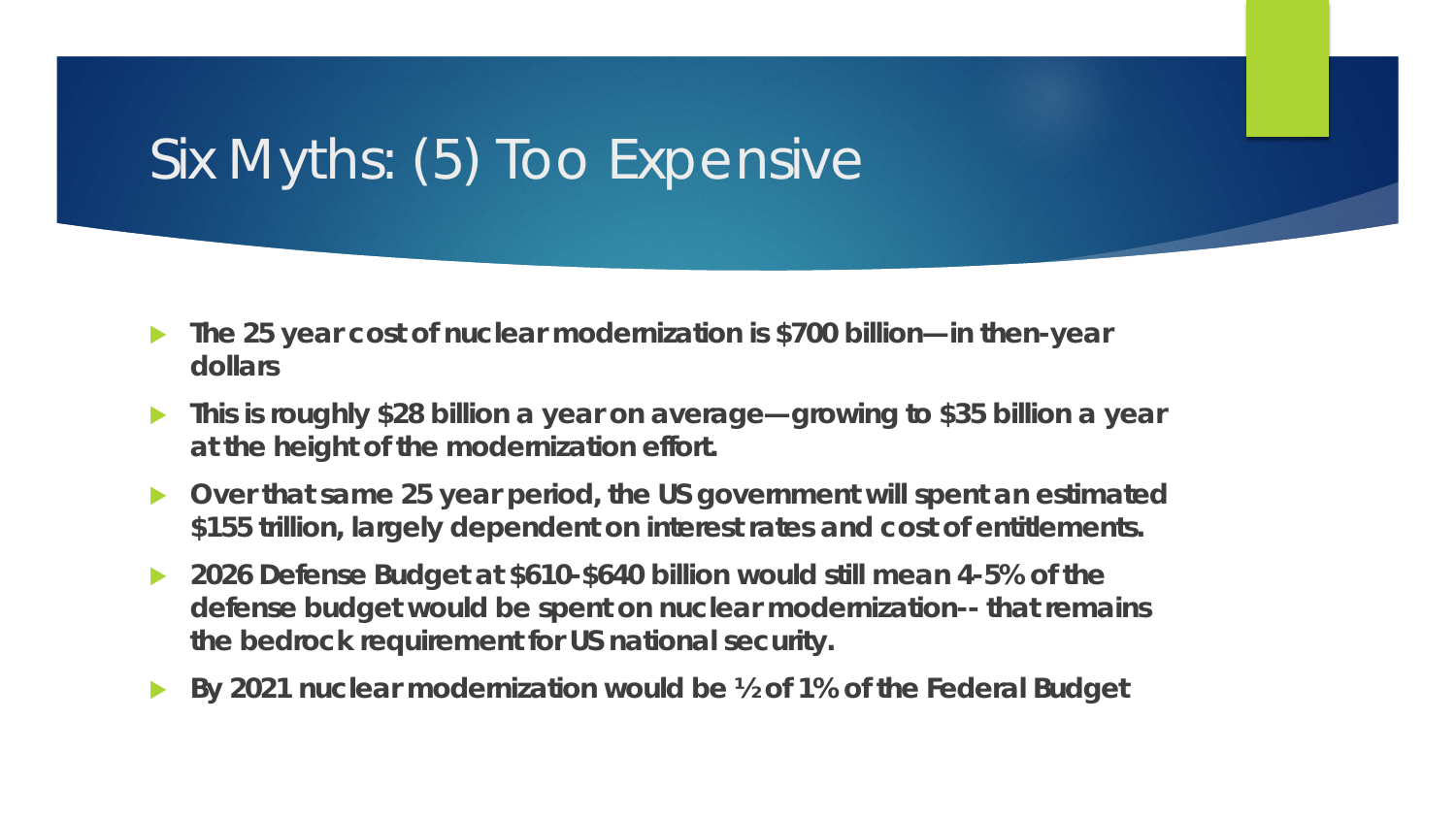# Six Myths: (6) No Need to Rush to Mod

- **In 2002, CSIS reported that previous decade nuclear systems had become bill payers for other defense requirements**
- **Concluded that this procurement holiday seriously undermined the readiness and sustainability of the nuclear force at that time**
- **Since then, serial delays in submarine, ICBM and other nuclear modernization have resulted in continued increases in the cost of sustainment of some legacy systems---in fact equal in cost to all platform modernization over the next ten years (roughly \$67 billion each)**
- **Cruise missile mods, enhanced aircraft numbers/capability to penetrate air defenses, better ICBM accuracy and adequate ICBM test assets, and limits to submarine hull life and required submarine stealth all key factors supporting need for major nuclear modernization effort over next few decades…**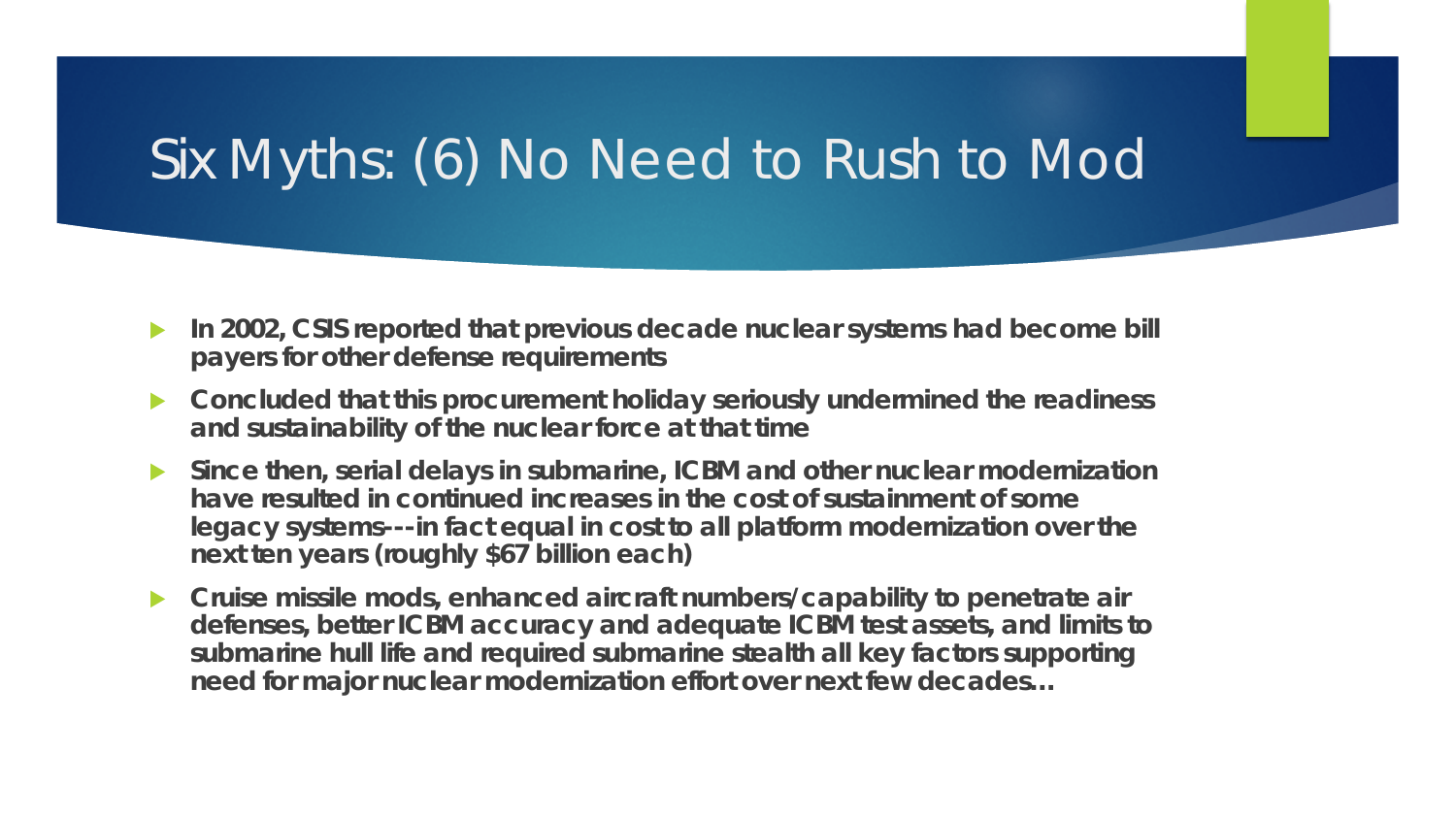### Six Truths: (1) Arms Control and Mods Work Better Together

- **Reagan era prescription of modernizing system while simultaneously reducing warheads works**
- **Emphasize 5 companion factors: bomber counting rules; demirv land based missiles; go to sea; build missile defenses; increase stability.**
- **Modernization gave you the bargaining leverage to seek reductions while also preserving, enhancing and making more credible your deterrent.**
- **START I, START II, Moscow Treaty and New Start all fall into that strategy over the past five administrations—remarkably consistent**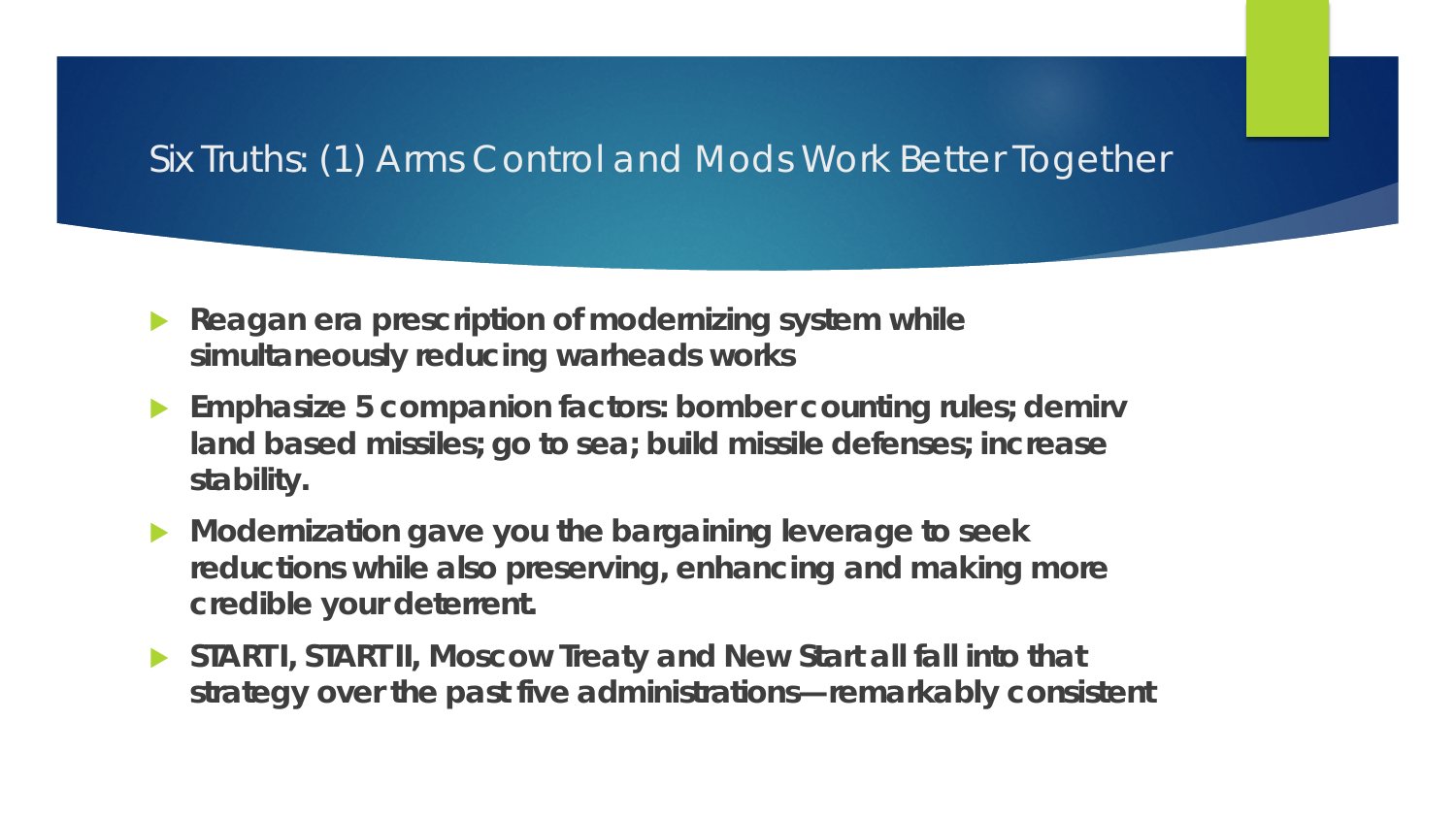### **Six Truths: (2) Nuclear Stability Enhanced and Worsening**

- **IF Ironically nuclear threats are both worsening and getter better;**
- **US force structure and platforms makes any pre-emptive strike not credible**
- **Yet regional nuclear/missile threats from theater nuclear and missile systems getting worse including NW Pacific, Middle East and Eastern Europe.**
- **Brad Roberts warns that the worsening stability from a tattered extended deterrent capability/doctrine/strategy is most worrisome of all nuclear threats**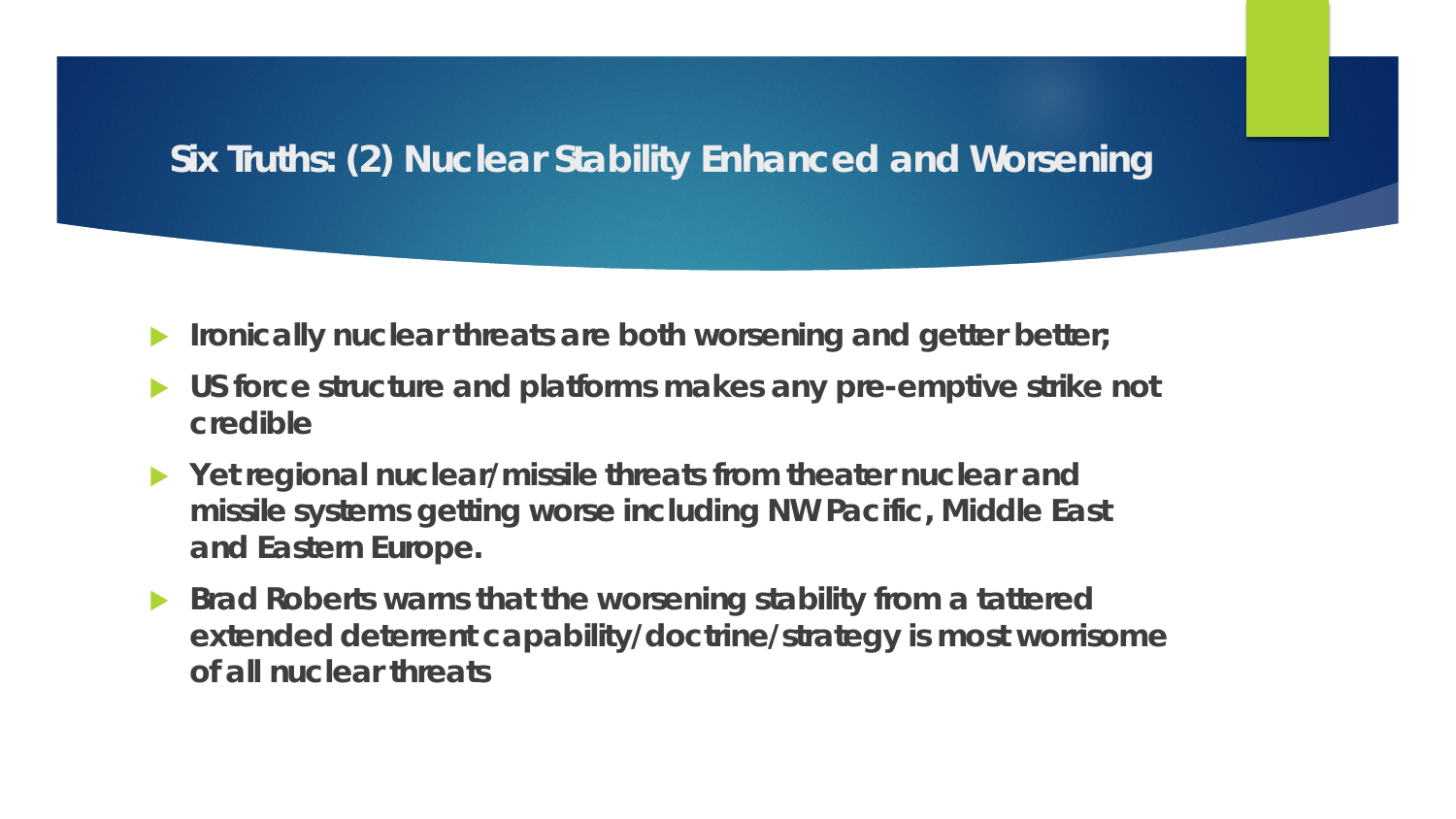### **Six Truths: (3)Proliferation Avoided but Also Worse**

- **The widespread proliferation feared by the Kennedy administration actually avoided;**
- **Brazil, Argentina, South Africa, ROK, Japan, Libya, Iraq, Taiwan all eliminated their nuclear weapons programs or gave up their nuclear weapons including as a result of military conflict/sanctions/diplomacy.**
- **But the Chinese remain a key proliferator through the Khan network**
- *Major Non Proliferation Force is US Extended Deterrent—stopped multiple nuclear programs*
- **Especially worrisome is the North Korean nuclear program with >10-12 warheads especially given its cooperative scientific and technology work with Iran and its companion missile programs**
- **IFALL** Strangending singularly dangerous wild war as we delayed yet strengthened Iran's **nuclear weapons capability**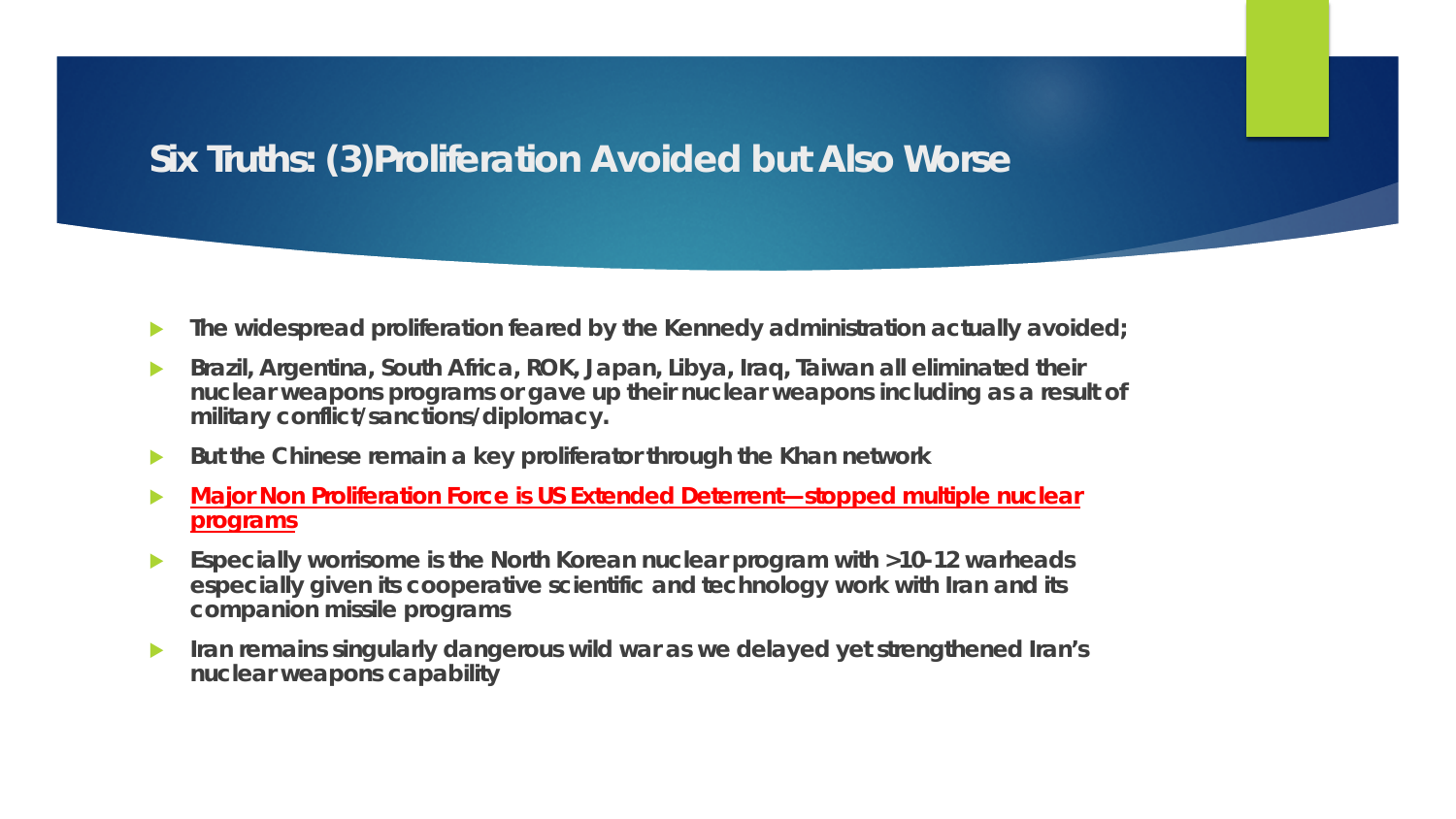### **Six Truths: (4) Mods are Cost Effective**

- **Cost of conventional war including Iraq, Afghanistan and GWOT now runs into the trillions of dollars;**
- **Large scale conventional conflict between nuclear armed super powers would be catastrophic**
- **Even limited conventional engagement in Syria, Yemen, Iraq, Afghanistan runs \$50 billion annually--double the current all nuke modernization and sustainment annual costs**
- **For 70 years as General Welch explains nuke deterrence has worked perfectly**
- **4-5% of the defense budget and ½ o 1% of Federal budget in 2026 [\$35B/\$6.6 trillion]**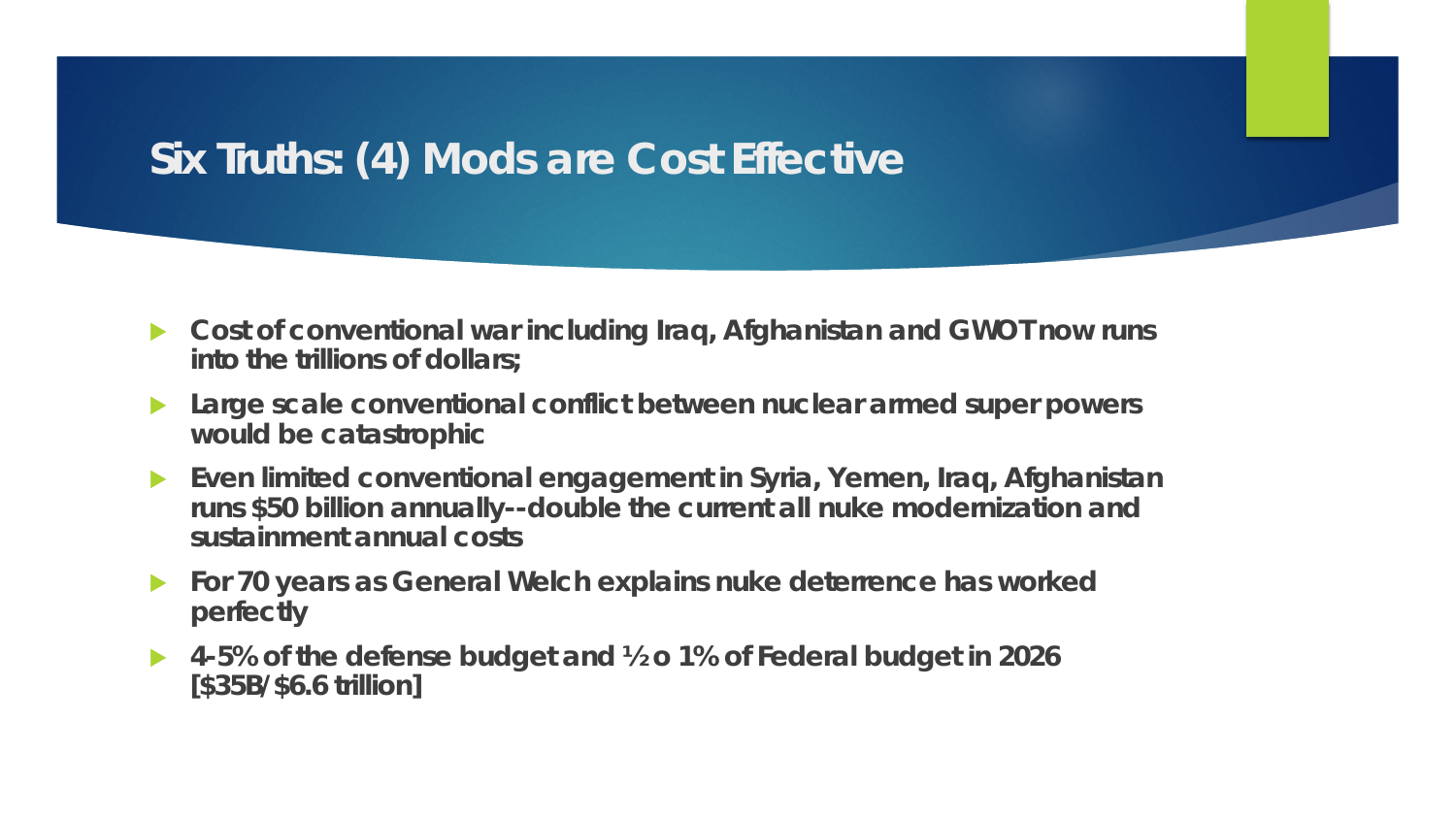### **Six Truths: (5)Missile Defense Enhances Stability**

- **The deployment of regional and CONUS based missile defenses enhances strategic stability**
- **Subsequent to the end of the ABM Treaty deployed strategic nuclear arsenals were cut by 75%...between the US and Russia**
- **Moscow Treaty and New Start followed the end of the ABM Treaty**
- **ABM Treaty of 1972 accompanied by increase of 22,000 strategic nuclear deployed warheads in USSR and USA over the next two decades…**
- **Missile defense key to defense of Eastern Europe, Middle East and NW Asia—**
- **Precision long range prompt global conventional strike should be added to the mix**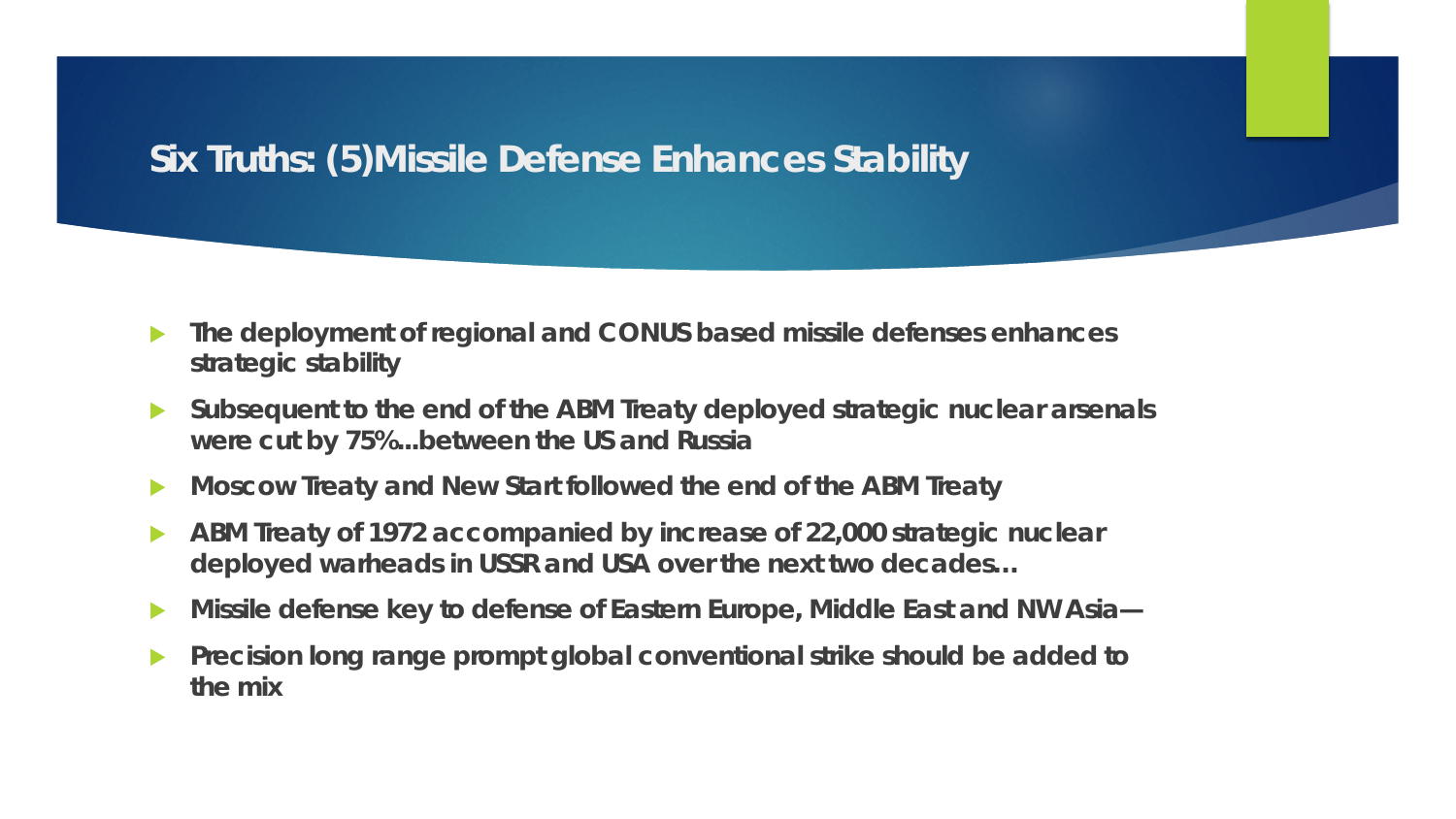### **Six Truths: (6) Numbers and Mods Matter**

- ▶ Nuclear Coercion in region based in part on correlation of theater **nuclear forces**
- **Relative strength of strategic nuclear deterrent supports sharp rhetorical threats and threatening deployments**
- **Numbers matter to the Russians and Chinese—both modernizing to an extent not seen even during the height of the Cold War---**
- **US reductions from 12,000 to 1550 strategic nuclear weapons parallel with Chinese, North Korean, Pakistani, Indian build-up…..**
- *Adversary nuclear systems are not designed to overcome US nuclear capability but US superior conventional capability—cutting our nukes does not engender parallel reductions by non-US-Russian START treaty members*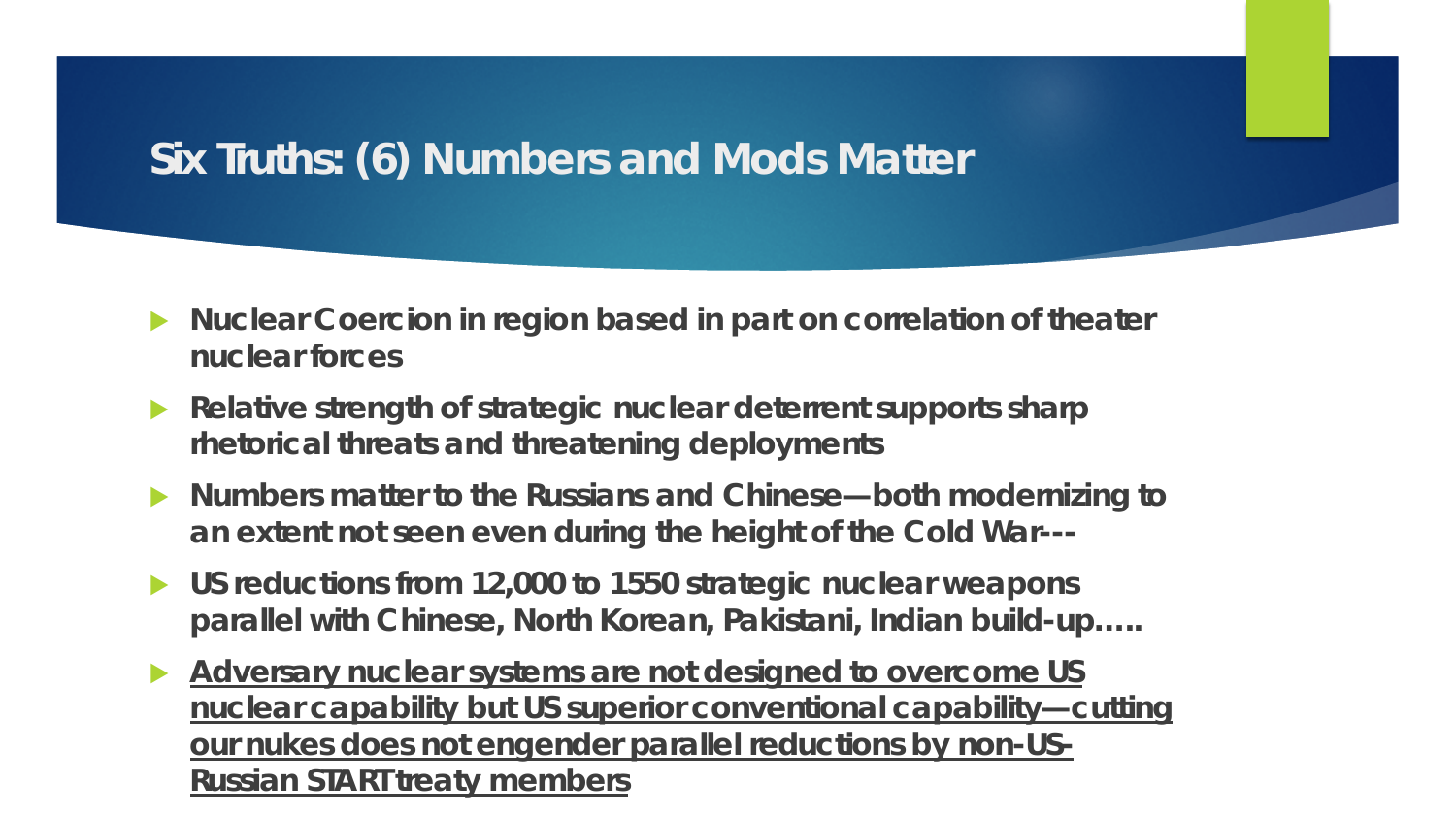### Implications for US Presence: Congressional Views

- **Congressional Consensus: NATO and Asian Allies Can Do More to Support Defense—quid pro quo re More USA Defense Spending—Emerging Development but nuke balance very worrisome**
- **NK, China, Iran, Russia: Four Bad Guys Make US Presence Critical but Nature of US and Allied Presence Remains Under Review**
- **Regional Nuclear Extended Deterrence in Europe Not Well Thought Out— US nuclear theater deployments are primarily political in nature but that remains a very big deal—B-61 focus (\$8.5 billion endeavor)**
- **Nuclear Deployment Pressures Growing in Asia especially in ROK and less so in Japan—How Can Congress Dampen Down….**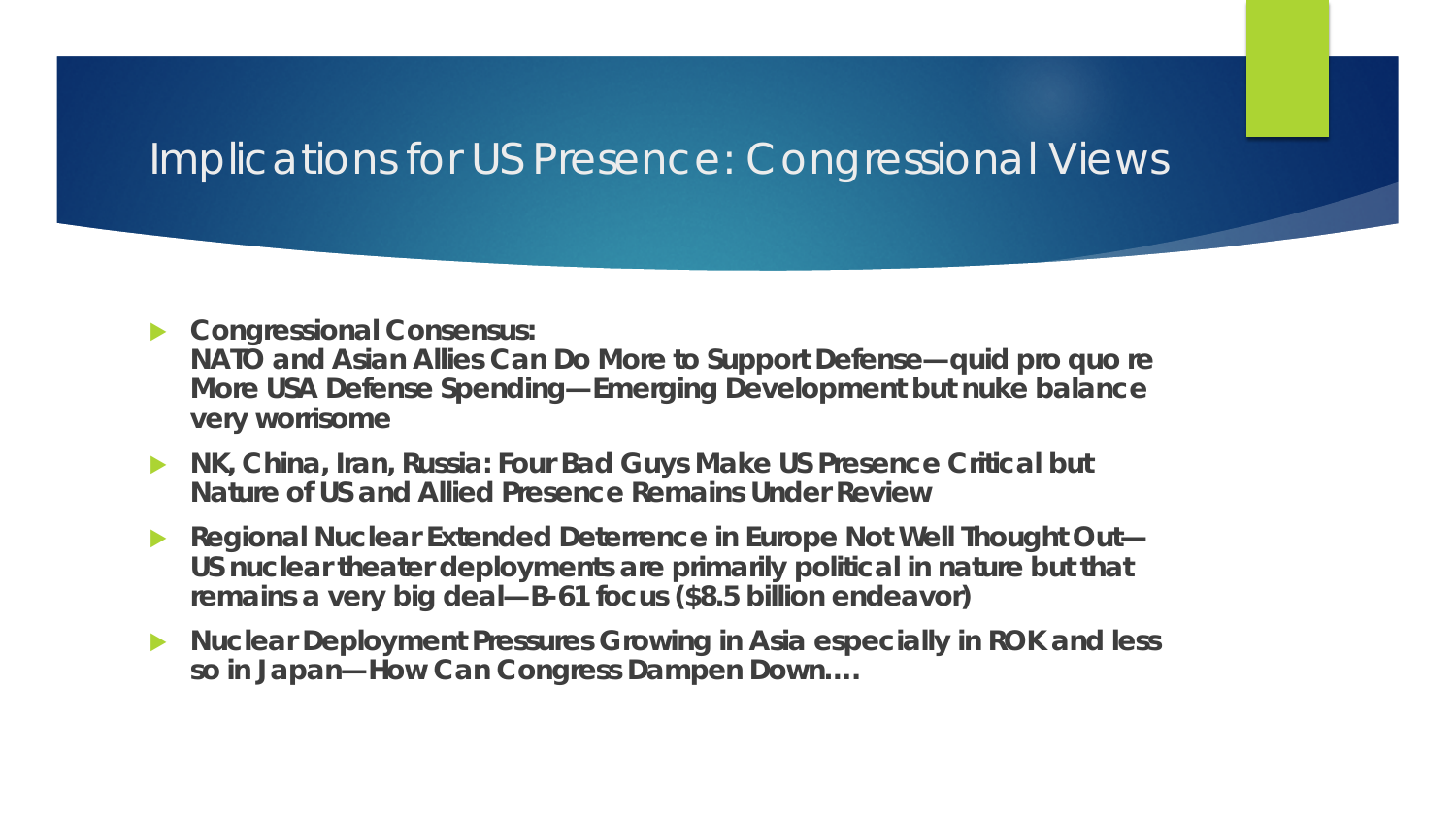## Implications for US Presence (2)

- **Missile Defense Big Priority of Combat Commanders**
- **Strengthen Regional Alliances Through Various Measures Including Extended Nuclear Deterrence…**
- **Avoid Further Nuclear Proliferation (Iran) or Cap/Roll Back Existing Proliferation (NK)**
- **Unclear the Navy, USAF or Army Force Implications but Long range**
- **No new commitments but no rash withdrawals for next year**
- **Arms sales to allies high on list—easy to do—will be linked to future "involvement"—not costless…..**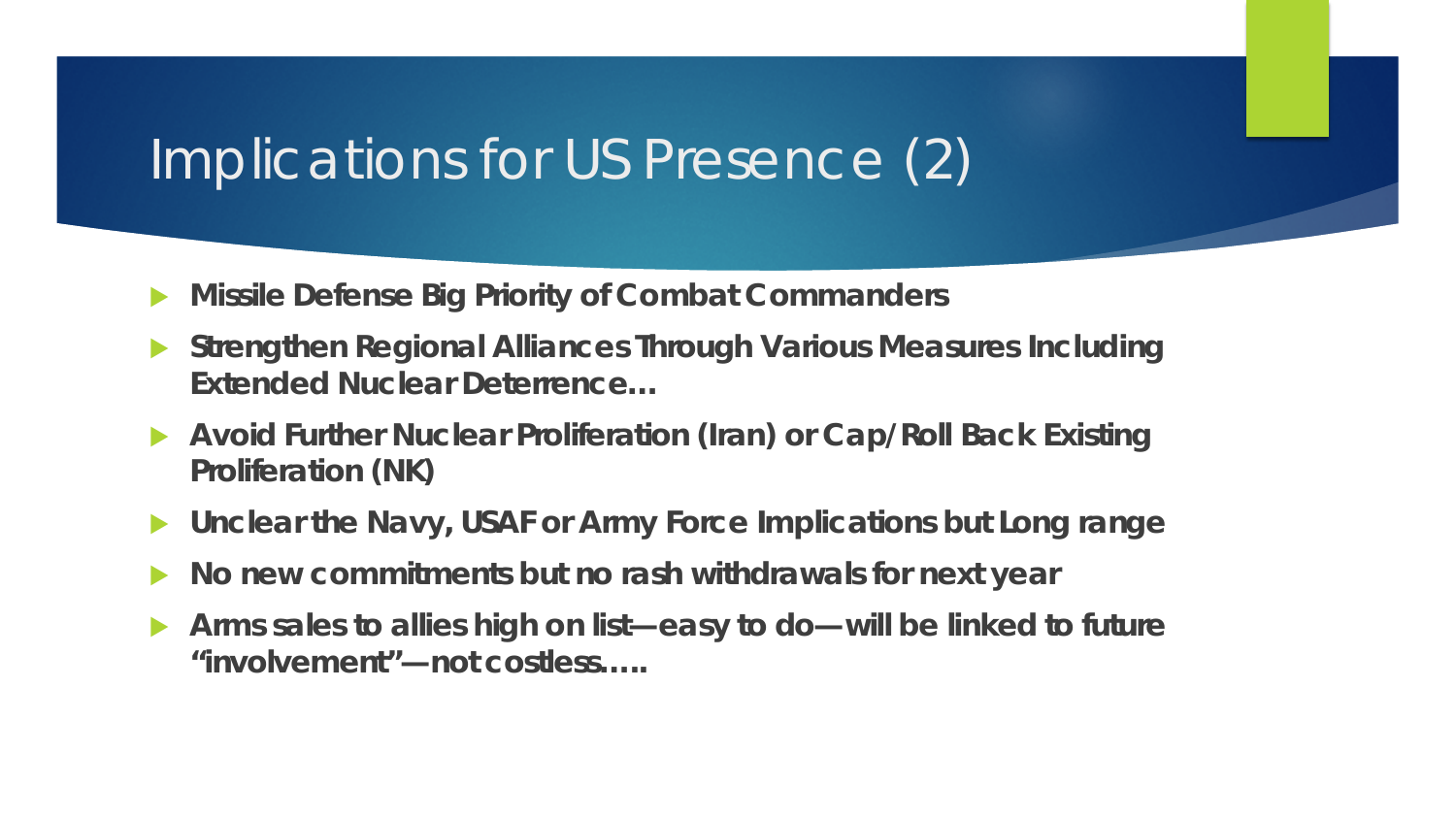#### **Two Big Concerns: Chinese Proliferation and Russian Modernization**

 **China Playing With Nuclear Matches: Tom Reed: "In 1982, China decided to actively support nuclear proliferation into the Third World….China trained scientists, transferred technology, sold delivery systems, and built infrastructure…to pursue balance of power goals or to encourage nuclear events in the Western World. Some factions within the Chinese government writes Reed, "Thought a nuclear detonation in the West would be helpful in restoring China's global pre-eminence….[but] there must be no Chinese fingerprint" ("The Nuclear Express", by Tom Reed and Danny Stillman, Chapter 19, p318).**